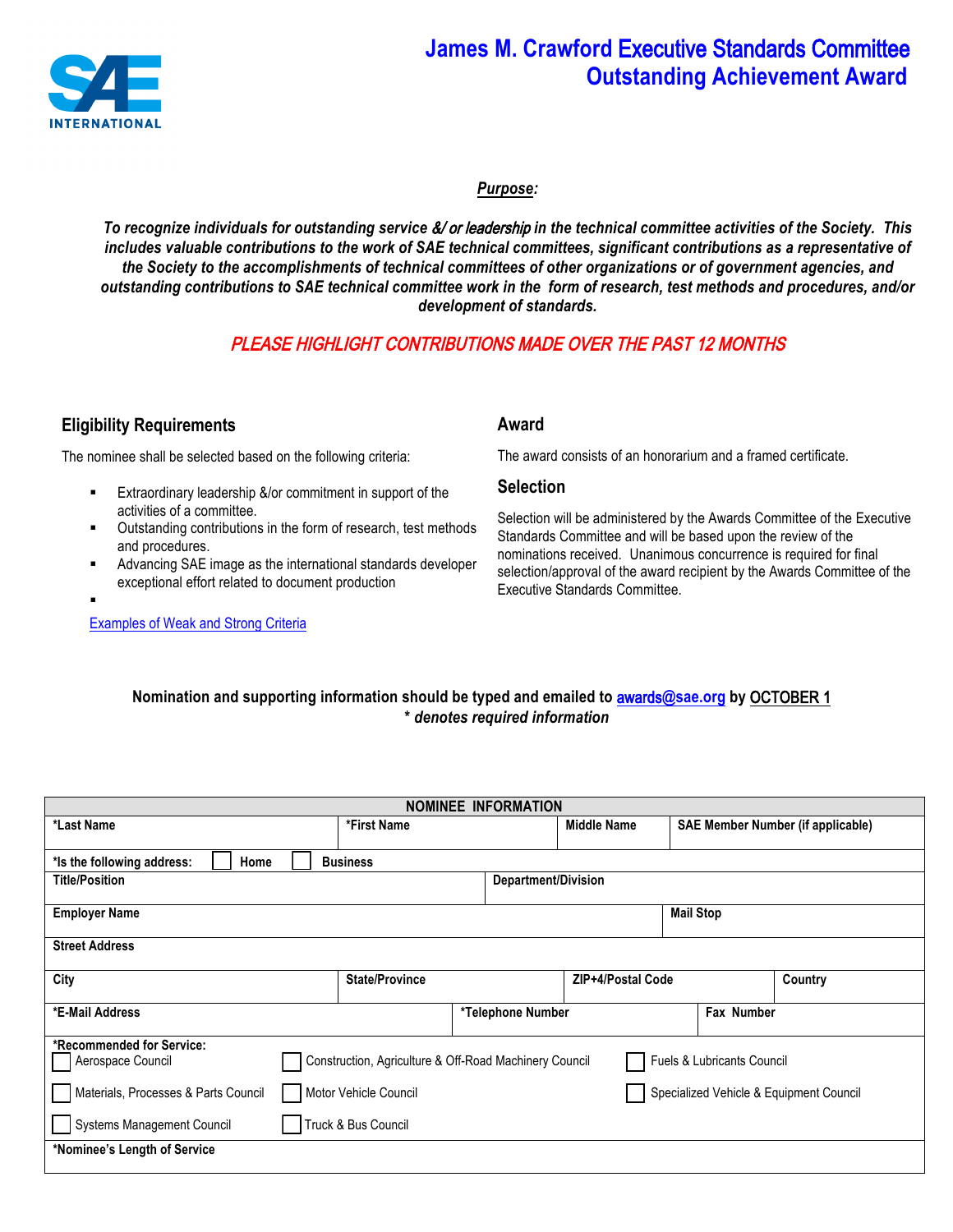#### **SUPPORTING INFORMATION**

*NOTE: The areas below are expandable and will accommodate an indefinite amount of text. Text can be typed directly into the gray areas or you can copy and paste text from another source.*

1. \*Basis for Nomination: Below include full details of outstanding services and other information on which this recommendation is based. Please include any valuable contributions &/or leadership in support of the work of SAE Technical committees, significant contributions as a representative of the Society to the accomplishments of technical committees of other organizations or of government agencies, and outstanding contributions to SAE technical committee work in the form of research, test methods and procedures, and/or development of standards. PLEASE HIGHLIGHT SPECIFIC CONTRIBUTIONS FROM THE PAST 12 MONTHS AS WELL. (If any of the above information is unknown to the nominator, please contact your SAE Staff Representative. **NOTE:** It is acceptable to involve nominees in the application process.